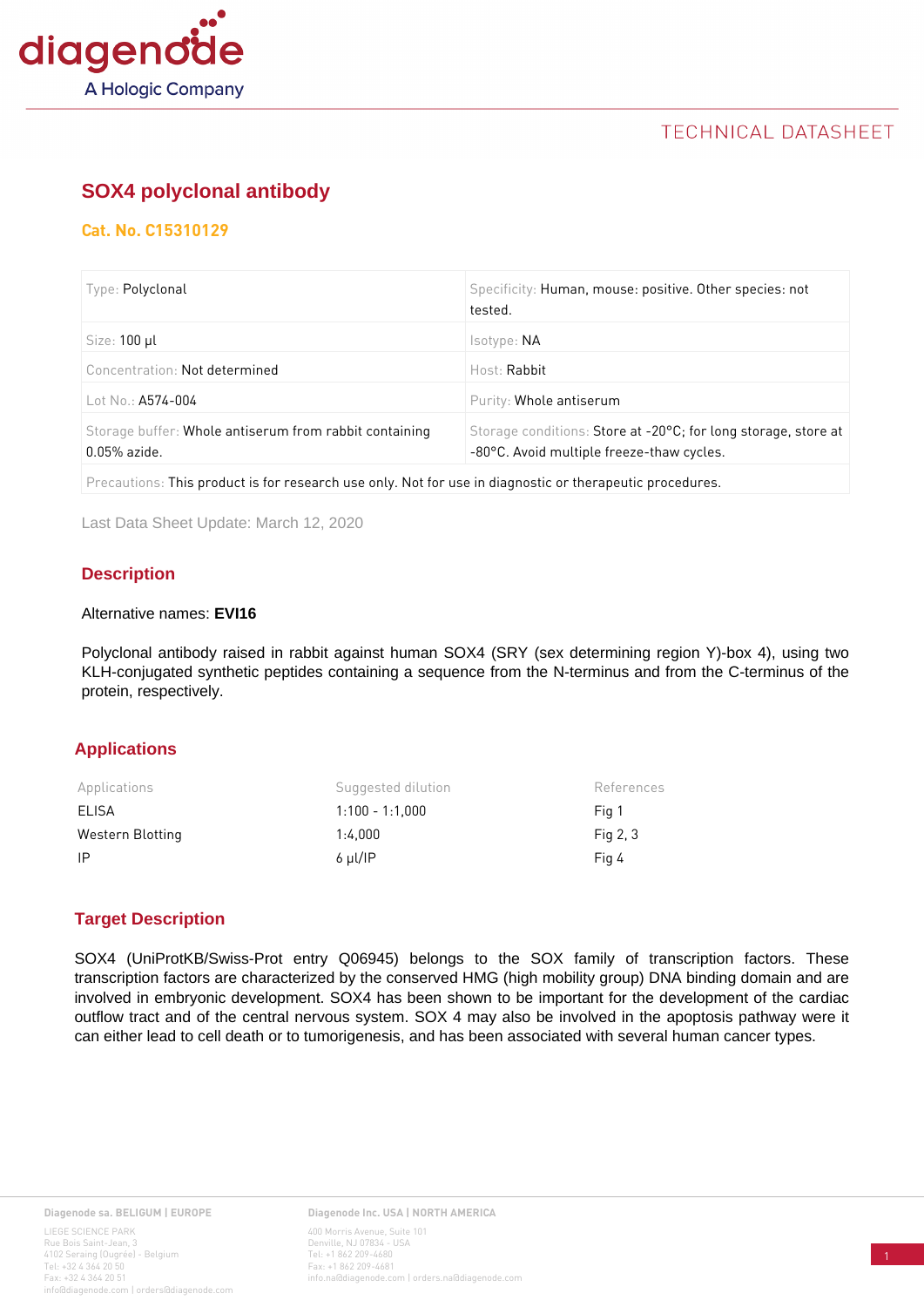

## TECHNICAL DATASHEET

### **Validation data**



#### **Figure 1. Determination of the titer**

To determine the titer, an ELISA was performed using a serial dilution of the Diagenode antibody directed against human SOX4 (Cat. No. C15310129). The plates were coated with the peptides used for immunization of the rabbit. By plotting the absorbance against the antibody dilution (Figure 1), the titer of the antibody was estimated to be 1:18,000.



#### **Figure 2. Western blot analysis using the Diagenode antibody directed against SOX4**

**A.** H1299 lung carcinoma cells were transfected with HA-tagged SOX4 (lane 1) or with a HA-tagged truncated SOX4 (395X mutant, lane 2). Whole cell extracts (60 - 100 µg) were analysed by Western blot using the Diagenode antibody against SOX4 (Cat. No. C15310129) diluted 1:4,000 in TBS-Tween containing 2% skimmed milk. The position of the protein of interest is indicated on the right; the marker (in kDa) is shown on the left.

**B.** Whole cell extracts of 4 different lung carcinoma cell lines were analysed by Western blot with the Diagenode antibody against SOX4 as described above. The H522 cells are known to overexpress SOX4. Western blot performed by Montse Sanchez-Cespedes and Sandra Castillo Diez, Catalan Institute of Oncology, Barcelona, Spain.



#### **Figure 3. Western blot analysis using the Diagenode antibody directed against SOX4**

Western blot was performed on Protein extracts (~40 µg) from mouse B16-OVA (A), CT-2A (B), GL261 (C) or B16A (D) cells using the Diagenode antibody against SOX4 (Cat. No. C15310129). The cells were transfected with a SOX4 specific crRNA (lanes 2) or with a negative control crRNA (lanes 1). The antibody was diluted 1:4,000 in TBS-Tween containing 5% skimmed milk. The position of the protein of interest is indicated on the right. The lower panel shows the WB results with a GAPDH antibody used as loading control. Western blot performed by Anže Godicelj, Dana Farber Cancer Institute, Boston, USA.

#### **Diagenode sa. BELIGUM | EUROPE**

LIEGE SCIENCE PARK Rue Bois Saint-Jean, 3 4102 Seraing (Ougrée) - Belgium Tel: +32 4 364 20 50 Fax: +32 4 364 20 51 iagenode.com | orders@diage

#### **Diagenode Inc. USA | NORTH AMERICA** 400 Morris Avenue, Suite 101 Denville, NJ 07834 - USA Tel: +1 862 209-4680 Fax: +1 862 209-4681 info.na@diagenode.com | orders.na@diagenode.com